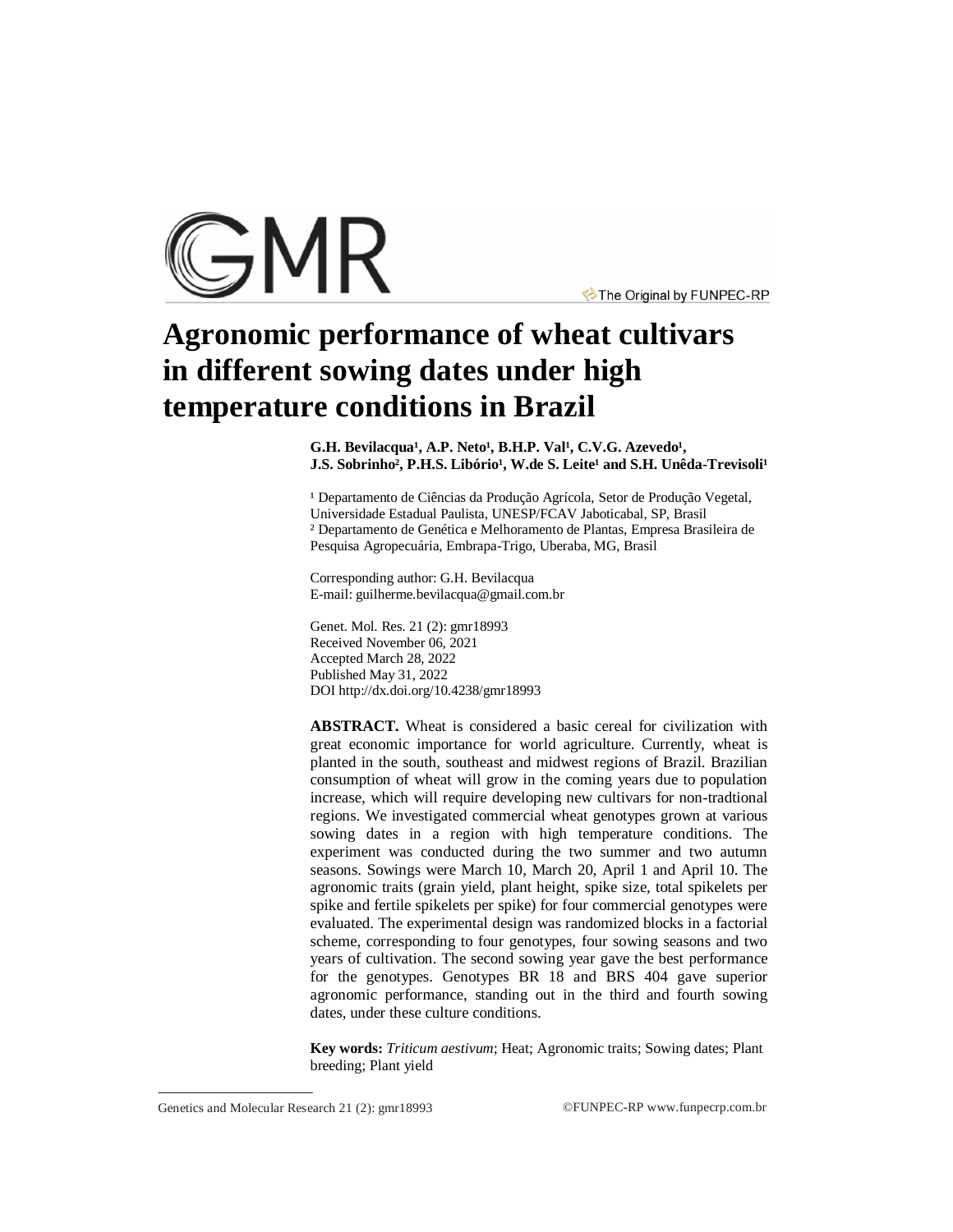## **INTRODUCTION**

Wheat (*Triticum aestivum*) is considered a basic cereal for civilization, and is one of the first domesticated plant species. The crop is adapted to latitudes 30º-60º N and 27º-40º S; however, it can be cultivated outside of these limits, for example close to the equator (Börner et al., 2005).

Identified as the "king of cereals", wheat provides about 20% of calories from food consumed by humans (Silva et al., 1996). In Brazil, it is considered one of the main raw material foods because of the large-scale consumption of several industrial products derived from this raw material (Madeira, 2014).

Wheat production worldwide is estimated to be approximately 777 million tons (USDA, 2021). The cultivated area of Brazil was around 2.70 million hectares in 2020/2021. The predominant area of cultivation is in the south, southeast and midwest regions (MAPA, 2018). The south is the main wheat growing region in Brazil with 3.08 ton.ha<sup>-1</sup> grain yield. The southeast region has an average of 2.68 ton.ha-<sup>1</sup> of grain yield with emphasis on the state of São Paulo, which has 2.96 ton.ha-<sup>1</sup> (Soares, 2021).

Domestic consumption of wheat in Brazil is projected to grow by an average of 1.2% per year between 2017/2018 and 2027/2028. Wheat importation was six million tons in 2021 (Soares, 2021).

To reduce external dependence and spending on wheat imports, it is important to look for alternatives in producing areas. In this case, the central Brazil region (Minas Gerais State, part of São Paulo State, Mato Grosso State, Federal District, part of Bahia and Mato Grosso do Sul State) are appropriate alternatives for expanding the Brazilian wheat area (Condé et al., 2013).

Wheat is a temperate species and can be stressed in regions with high temperatures, due to the influence of temperature on the development of the crop. (Asseng et al., 2011; Asseng et al., 2017; Mishra et al., 2017). In general, high temperatures accelerate phenological development, which results in a shorter growth period. (Asseng et al., 2011).

The optimal temperature range for the crop's growth is between 15 and 20°C (Doorenbos and Kassam, 1980) and 20 and 25°C (Fischer, 1985). Mota (1989) defined 20 to 25°C for leaf development and 15 to 20°C for tillering. However, Doorenbos and Kassam (1980) and Mota (1989) indicate a minimum daytime temperature of up to  $5^{\circ}$ C, while Fischer (1985) indicates a minimum temperature of  $2^{\circ}C$  in the early stage of development and 9°C near the development stage.

Pimentel (2013) indicated 20 $^{\circ}$ C in the germination stage, 8 $^{\circ}$ C in the vegetative stage, 15°C in the reproductive stage and 18°C from flowering to the physiological maturation of the grains. Condé et al. (2013) says that in the initial stage of the cycle, the requirement is for high humidity and medium temperatures (20-25ºC), which help to terminate the vegetative cycle and in the flowering and graining stage the preference is for mild temperatures (10-20ºC).

The need to enable wheat production in different regions of the Brazil country is an incentive to study new genotypes in other regions (Cargnin et al., 2006). Additional experiments are certainly needed, but alternative approaches can also be help understand crop responses to extreme temperatures and high frequency of heat events in plausible future scenarios (Lobell et al., 2012).

Genetics and Molecular Research 21 (2):  $gmr18993$  ©FUNPEC-RP [www.funpecrp.com.br](http://www.funpecrp.com.br)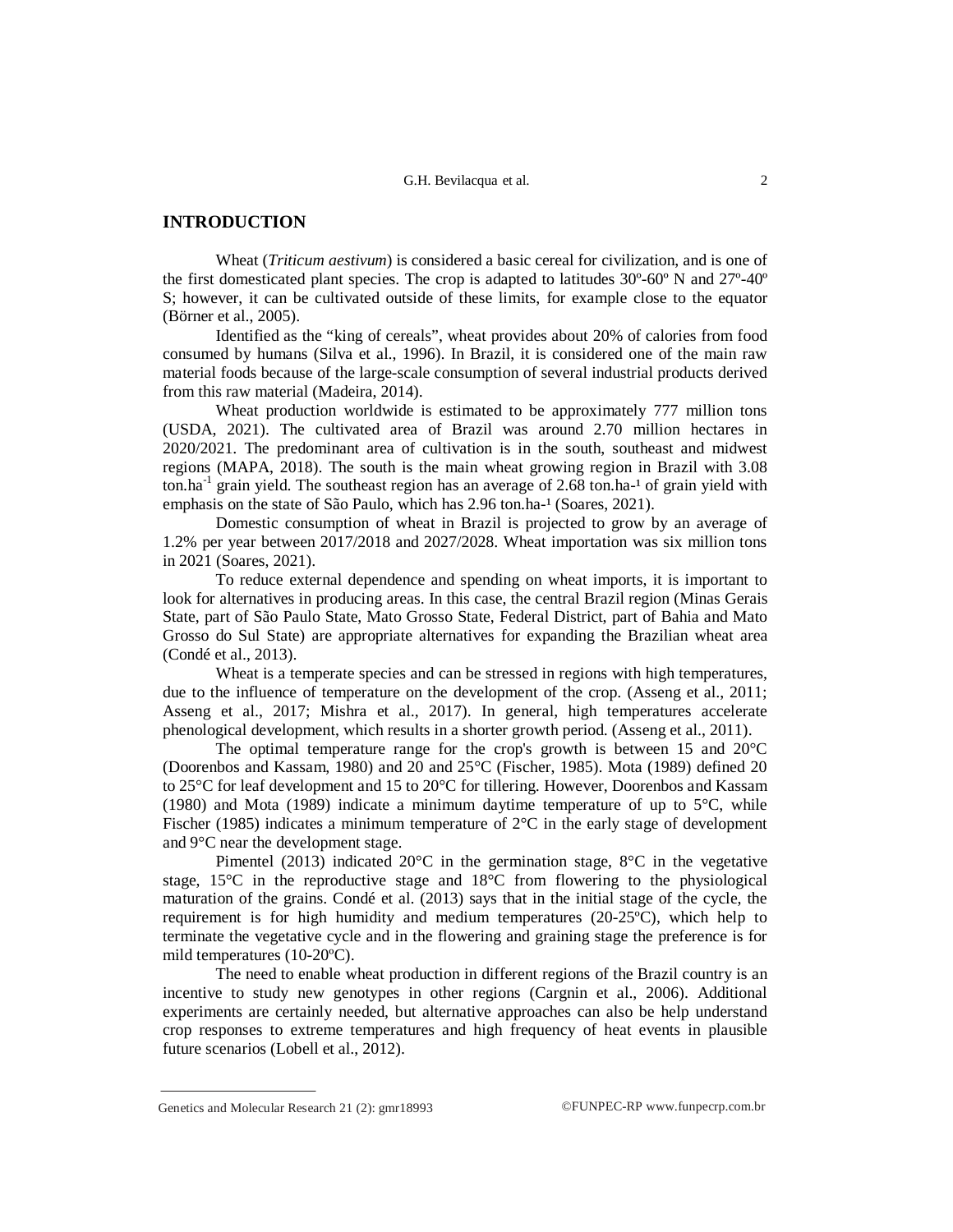The milling industries are distributed throughout almost the entire Brazilian territory. Therefore, it is important to develop new cultivars in order to increase the production and quality of the wheat in each region to supply the demand for the product.

The high frequency of heat events in plausible future scenarios underscores the importance of understanding crop responses to extreme temperatures. Climate change, therefore, is a considerable challenge for increasinf world food production. New wheat cultivars better adapted for future climatic conditions will therefore be required (Semenov et al., 2014).

The association between plant breeding and basic genetic principles has been important for the great advances in the plant adaptation to new environments, as well as in the increase in yield and in the quality of the commercial product (Federizzi et al., 1999).

Improvements in yield are essential to keep pace with population growth and increased demand, yet long-term climate trends threaten to reduce wheat yields, or at least slow yield growth, in many regions (Gourdji et al., 2013).

Due to the need for expansion of the cultivate wheat, the aim of the present study was to investigate the development between different commercial wheat genotypes in different sowing dates on high temperature conditions.

## **MATERIAL AND METHODS**

The research was conducted in 2017 and 2018 at the Teaching, Research and Extension Farm in the Faculty of Agrarian and Veterinary Sciences, São Paulo State University, UNESP/FCAV, Jaboticabal, São Paulo at 21°14'05" S, 48°17'09" W (southeast) and approximately 605 m altitude. The soil classification in the experimental area is Eutrophic Red Latosol, with a gently undulating relief. According to Köppen's classification, the climate of the Jaboticabal region is subtropical type (Cwa) with a dry winter and a hot and wet summer (Vianna et al., 2013).

The climatic data had been recorded with precipitation value and maximum and minimum temperatures by the Agroclimatological Station of the São Paulo State University, located approximately 1500 m from the experimental area. After, the mean temperature was calculated during the development crop (Figure 1).



Genetics and Molecular Research 21 (2):  $gmr18993$  ©FUNPEC-RP [www.funpecrp.com.br](http://www.funpecrp.com.br)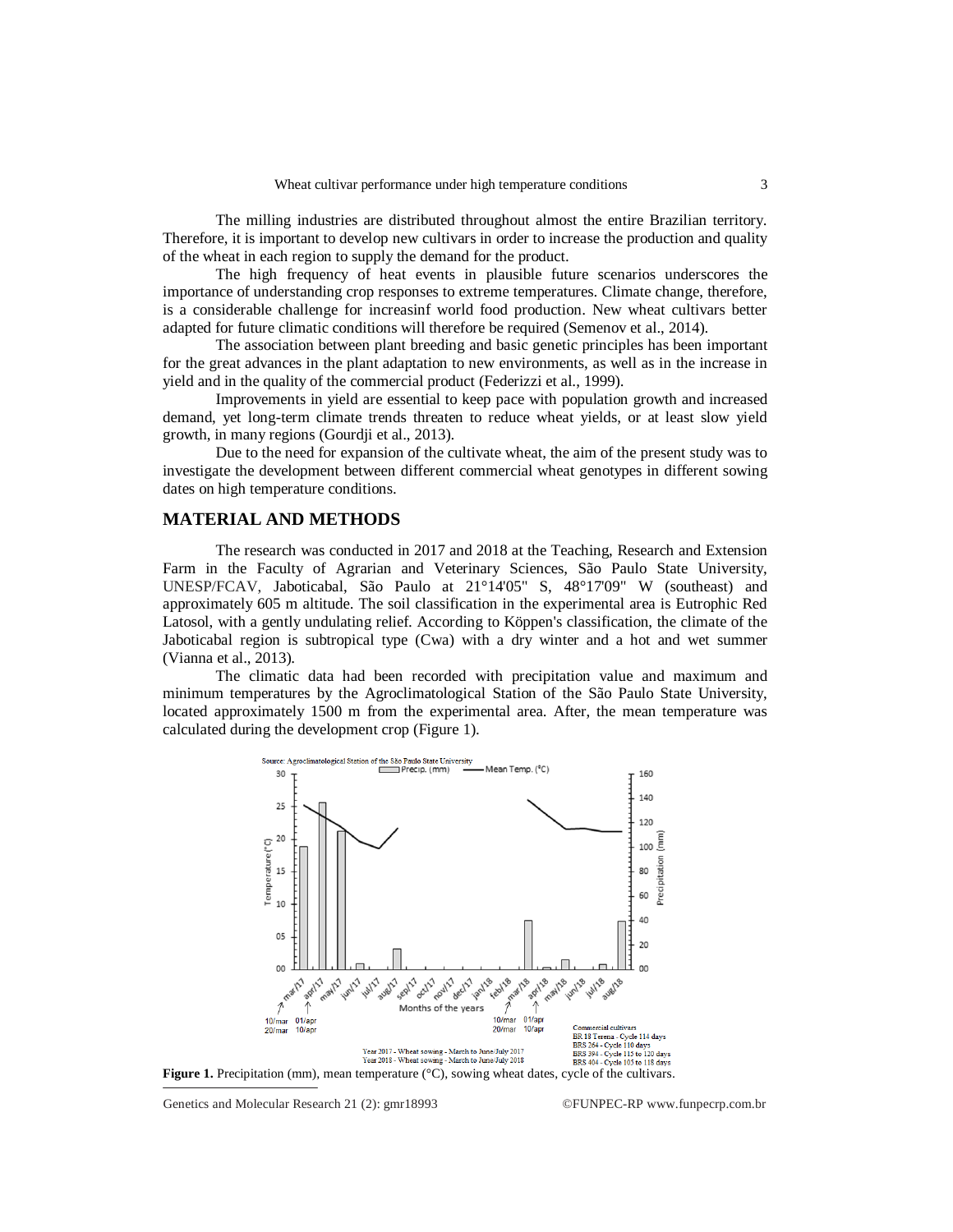#### G.H. Bevilacqua et al. 4

The temperature averages during the months crop cycle in 2017 were 25.21°C (March), 23.54°C (April), 21.87°C (May), 19.68°C (June), 18.58°C (July) and 21.63°C (August). In 2018, the temperature averages were 26.01°C (March), 23.75°C (April), 21.53°C (May), 21.71°C (June), 21.14°C (July) and 21.21°C (August).

The annual medium temperatures for the south Brazilian region where the wheat is the most cultivated range from  $14$  to  $22^{\circ}$ C and in places with altitudes above  $1100$  m drops to approximately 10°C. The annual medium pluviosity oscillates from 1250 to 2000 mm. The maximum pluviometric indexes was in the winter and the minimum in the summer throughout almost the whole region (Alvares, 2013).

The soil analysis of the experiment before sowing was carried out (Table 1) in the depth layer from 0 to 20 cm to understand about the soil fertility of the experimental area.

|                                                                                                                                   | Depth                                                                                                                                         | pH(CaCl2) | O.M               | P(resin)              | s | <b>Ca</b> | Mφ  | Na | К   | $H+AI$                         | - B.S | CEC  |     |
|-----------------------------------------------------------------------------------------------------------------------------------|-----------------------------------------------------------------------------------------------------------------------------------------------|-----------|-------------------|-----------------------|---|-----------|-----|----|-----|--------------------------------|-------|------|-----|
| Area                                                                                                                              | $--- cm ---$                                                                                                                                  |           | $g \cdot dm^{-3}$ | $-mg \cdot dm^{-3} -$ |   |           |     |    |     | $---$ mmole $dm^{-3}$ -------- |       |      | (%) |
| Year 2017                                                                                                                         | $0 - 20$                                                                                                                                      | 5.3       | 25                | 33                    |   | 30        | 10  | ٠  | 4.6 | 30                             | 44.8  | 74.6 | 60  |
| <b>Year 2018</b>                                                                                                                  | $0 - 20$                                                                                                                                      | 5.2       | 29                | 34                    | ۰ | 32        | -13 | ٠  | 4.7 | 20                             | 49.2  | 68.8 |     |
| Legends: bases sum $(B.S = Ca+Mg+Na+K)$   Ref. IAC 2001, cation exchange capacity (CEC = B.S+H+Al), base saturation (V% =         |                                                                                                                                               |           |                   |                       |   |           |     |    |     |                                |       |      |     |
| $(B.S/CEC)*100$ Ref. IAC 2001, organic matter (O.M) by spectrophotometry Ref. IAC 2001, P (fósforo) on resin by spectrophotometry |                                                                                                                                               |           |                   |                       |   |           |     |    |     |                                |       |      |     |
|                                                                                                                                   | Ref. IAC 2001, pH in CaCl <sub>2</sub> by potentiometry   Ref. IAC 2001, H+Al – in buffer SMP by potentiometry   Ref. IAC 2001, S (sulfur) by |           |                   |                       |   |           |     |    |     |                                |       |      |     |

Table 1. Chemical soil analysis of the experimental areas before wheat sowing.

| Ref. IAC 2001, pH in CaCl2 by potentiometry | Ref. IAC 2001, H+Al – in buffer SMP by potentiometry | Ref. IAC 2001, S (sulfur) by turbidimetry | Ref. IAC 2001, Ca (cálcio) by spectrophotometry of atomic absorption | Ref. (potassium) by spectrophotometry of atomic absorption | Ref. IAC 2001, Al (aluminum) on KCl by titration | Ref. IAC 2001.

A sowing fertilization of 292  $\text{kg.ha}^{-1}$  (00-20-12 NPK formula) has used in according to the wheat yield needs. It was also a nitrogen topdressing fertilization after 25-30 days of sowing, in the proportion of  $40 \text{ kg.ha-}1 \text{ (Rcbptt, } 2015)$ .

Insects and diseases were managed throughout the crop cycle by applying insecticide and fungicide. Weed control was performed by herbicide and hand weeding. Additionally, sprinkler irrigation as necessary was performed in the initial stages of development.

Four commercial cultivars (BRS 394, BR 18 Terena, BRS 264 and BRS 404) from the Embrapa-Trigo Germplasm Bank were used in the evaluation. The BRS 394 cultivar has traits of wide adaptation, high yield potential, early cycle (period from emergence to heading is 55-60 days; period from emergence to maturation is 115-120 days) and lodging classified as moderately resistant. This cultivar is indicated for cultivation in the states of Goiás, Minas Gerais and Distrito Federal. (Albrecht et al., 2016). The BR 18 Terena cultivar has traits such as an early cycle of 62 days until heading and 114 days until maturation, and moderate lodging. It is recommended for cultivation in the states of Mato Grosso, Mato Grosso do Sul, Paraná, São Paulo, Minas Gerais, Distrito Federal and Goiás. (Sousa, 2002). The cultivar BRS 264 has super early cycle trait, allowing its harvest about ten days earlier. It is recommended for cultivation in the states of Minas Gerais, Mato Grosso, Distrito Federal and Goiás. (Albrecht et al., 2006). The cultivar BRS 404 is an early/medium cycle cultivar (77 days is the period from emergence to heading; 105 to 118 days is the period from emergence to maturation), drought resistant and highly productive. It is recommended for the Central Brazil region, such as Goiás, Minas Gerais and Distrito Federal (Só et al., 2015). All these cultivars were adapted in hot and dry conditions.

Genetics and Molecular Research 21 (2):  $gmr18993$  ©FUNPEC-RP [www.funpecrp.com.br](http://www.funpecrp.com.br)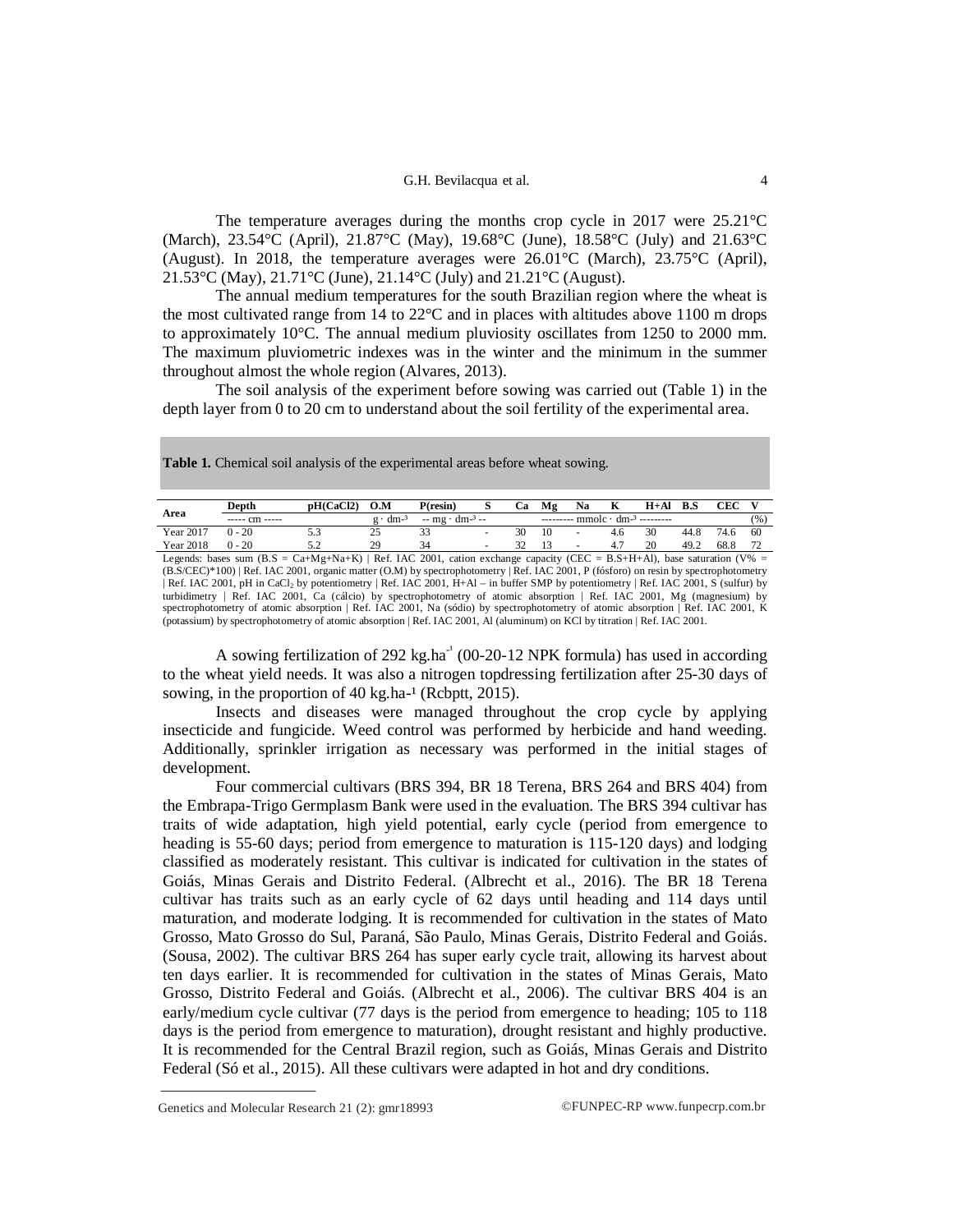The experimental design was randomized blocks in a 4x4 factorial scheme, corresponding to four genotypes (BRS 394, BR 18 Terena, BRS 264 and BRS 404) and four sowing dates (March 10, March 20, April 1 and April 10). In these four sowing dates, two were in the summer season (considered outside of the sowing season in Brazil) and the other two were considered the autumn season, considered normal growing seasons.

Each plot had five rows of 8 m of the length, with 0.225 m apart, with 60 seeds of density per linear meter, and each sowing had 16 total plots. The total experimental area was 648 m². The wheat seeds were manual sowing under no-tillage system. Soybean was the last crop in the experimental area.

The height of the plant was measured during physiological maturation in centimeters (cm) inside the plot and classified as dwarf (under 60 cm), semi-dwarf (61 to 99 cm) and tall (over 100 cm) size. For the wheat spike size collected spikes in 1.0 m of the plot in the bulk grain stage and then measured from the first node to the terminal spikelet. For the total number of spikelets per spike and for the total number of fertile spikelets per spike had been collected spikes in 1.0 m of the plot in the mass grain stage and the total and fertile spikelets were counted. For the grain yield, the plants had been harvested in 4.0 m length in three central lines of each plot. After the trail system and cleaning of them, the grains were weighed and transformed into kg.ha<sup>-1</sup> to estimate the yield of each cultivar. The Scale of Zadoks (1974) was used to evaluate the traits.

An individual analysis for each trait evaluated in two years of cultivation had been used to detect cultivars effects on different sowing dates. The program used for statistical analysis was SAS (Statistical Analysis System) version 9.4 software (Sas, 2013).

The Guided Data Analysis Procedure was used for the data statistical analysis. First of all, it was used to identify eventual outliers and required transformations, and then it was used the MIXED (Mixed Models) procedure of the statistical package in the same SAS Program (Littell et al., 1996).

Data normality and homogeneity of variance were tested using the procedure mentioned above. The prerequisites of variance analysis showed homoscedasticity, normally distributed data and error independence. After it, the data were submitted to analysis of variance. In case of significance of the F test, the "LSMEANS" was used by the same program, to compare means between treatments, adopting the Tukey test at a 5% probability level of significance. Data normality and homogeneity of variance were tested using the procedure mentioned above. The prerequisites of variance analysis showed homoscedasticity, normally distributed data and error independence. After it, the data were submitted to analysis of variance. In case of significance of the F test, the "LSMEANS" was used by the same program, to compare means between treatments, adopting the Tukey test at a 5% probability level of significance.

## **RESULTS AND DISCUSSION**

In 2017, the total rainfall was 394.4 mm during the total crop cycle with a mean temperature of 21.8°C. In 2018, the total rainfall and mean temperature were 94 mm and 22.6°C respectively. The development of wheat crop in the experiment during the years 2017 and 2018 was within the optimal temperature range proposed by Condé and Coelho (2009).

Genetics and Molecular Research 21 (2):  $gmr18993$  ©FUNPEC-RP [www.funpecrp.com.br](http://www.funpecrp.com.br)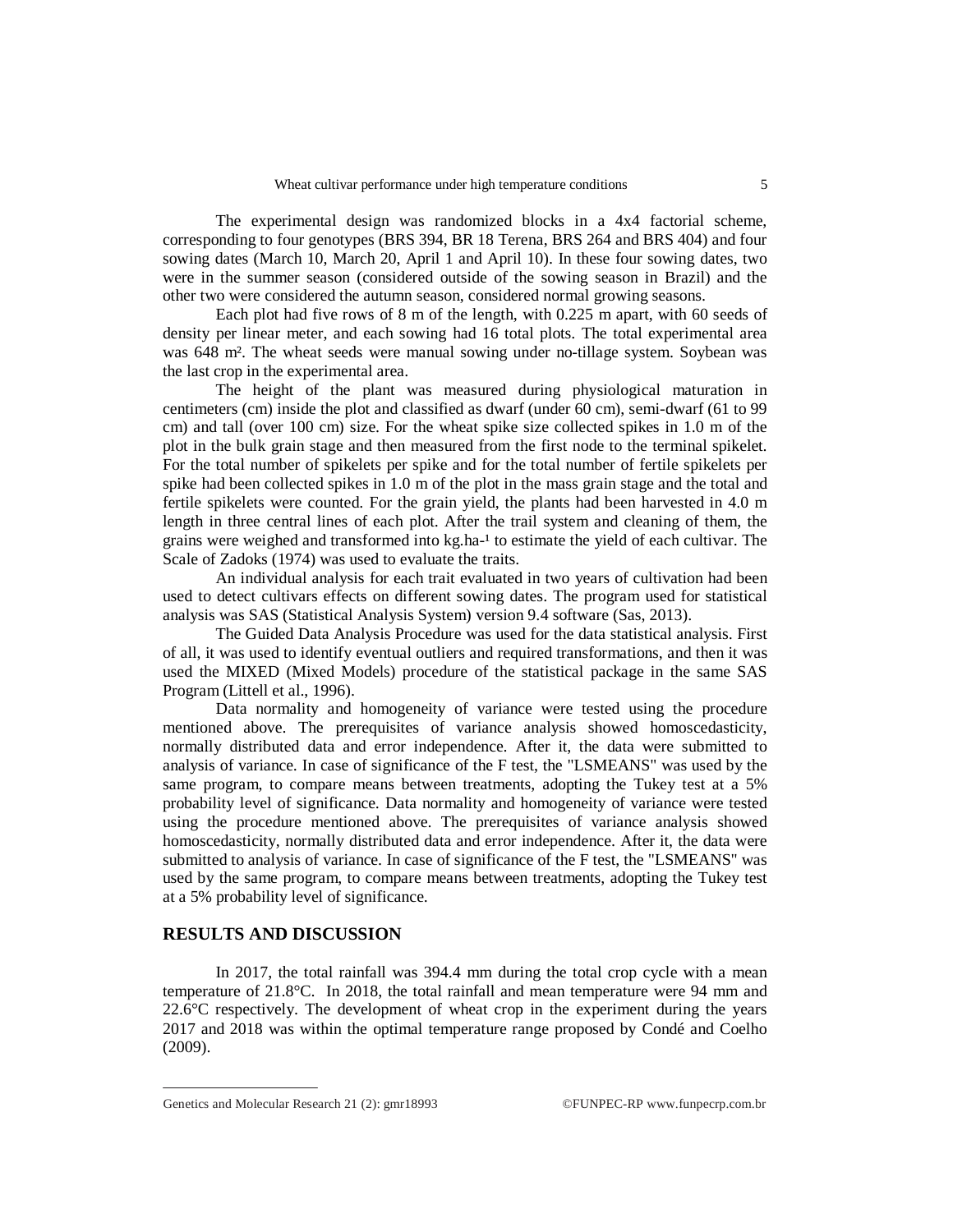#### G.H. Bevilacqua et al. 6

Table 2 shows the analysis of variance obtained for the data analyzed. In 2017, there was a significant difference between genotypes in almost all evaluated traits, except for fertile spikelet number (FSN). For sowing dates was observed significant difference only for grain yield (GY). There also were significant differences for GY and FSN in the interaction of genotype factors and sowing dates.

**Table 2.** Mean squares of variance analysis, degree of freedom (DF), means and coefficients of variation (CV) for the traits: grain yield (GY), plant height (HEI), spike size (SS), total spikelet number per spike (TSN), fertile spikelet number (FSN) performed by proc MIXED.

|                         |    |            |            | <b>Means Square</b> |               |                |
|-------------------------|----|------------|------------|---------------------|---------------|----------------|
| <b>Variation Source</b> | DF | <b>HEI</b> | SS         | <b>TSN</b>          | <b>FSN</b>    | GY             |
| Year - 2017             |    | (cm)       | (cm)       | $(n^{\circ})$       | $(n^{\circ})$ | $(kg.ha^{-1})$ |
| <b>Blocks</b>           | 3  | 1.35 NS    | 36.41 NS   | 0.6 <sub>NS</sub>   | 1.47 NS       | 96580.65 NS    |
| Dates                   | 3  | 17.06 NS   | 37.68 NS   | $0.44$ NS           | 2.85 NS       | 663901.18**    |
| Genotypes               | 3  | 372.27 **  | $412.65**$ | $3.94**$            | 2.39 NS       | 422751.20**    |
| Date x Gen.             | 9  | 48.13 NS   | 28.51 NS   | 1.15 NS             | $2.39*$       | 102549.25 *    |
| Residue                 | 45 | 25.65      | 23.15      | 0.87                | 1.13          | 43108.31       |
| Overall Average         |    | 71.30      | 67.39      | 13.66               | 11.27         | 1242.01        |
| CV(%)                   |    | 7.10       | 7.14       | 6.83                | 9.44          | 16.72          |
| <b>Year - 2018</b>      |    |            |            |                     |               |                |
| <b>Blocks</b>           | 3  | $130.79*$  | 25.13 NS   | 1.31 NS             | 1.29 NS       | 296247.85 NS   |
| Dates                   | 3  | 60.29 NS   | 435.72 **  | $25.02**$           | $16.88**$     | 1032463.90 *   |
| Genotypes               | 3  | 334.71 **  | 44.48 NS   | $3.64*$             | $6.17*$       | 783048.91 *    |
| Date x Gen.             | 9  | 65.19 NS   | 33.14 NS   | $2.79**$            | $4.21**$      | 496072.43 NS   |
| Residue                 | 45 | 44.84      | 24.18      | 0.96                | 1.47          | 254289.30      |
| Overall Average         |    | 75.81      | 74.33      | 15.20               | 12.88         | 2070.60        |
| CV(%)                   |    | 8.83       | 6.62       | 6.45                | 9.41          | 24.35          |

\* significant at 5% probability by the F test, \*\* significant at 1% probability by the F test, NS not significant by the F test.

In 2018, a significant difference between genotypes was observed for all traits, except for spike size (SS). There was significant difference for sowing dates for all traits, except for height (HEI) trait. There was significant difference for total spikelets number (TSN) and FSN in the interaction of genotype factors and sowing dates.

These results showed the possibility of identifying the best sowing date, being mainly used the grain yield. Moreover, it was possible to identify the genotypes ability to respond individually for the evaluated trait. According to Cruz and Regazzi (2001), the individual analyzes are very important because they allow to evaluate the existence or not of the genetic variability and also to observe the differences between the residual variances obtained in each source of variation tested.

The coefficients of variation (CV) for the evaluated traits ranged from 7.40% (TSN) to 24.60% (GY), within the limits recommended by Pimentel-Gomes (1985). The CV is associated with mean and the residual variance. It is an appropriate statistic for the classification of the accuracy of experiments (Cargnelutti Filho et al., 2007).

Significant effects of genotype interaction with another source of variation have also been found by several authors such as Lobato (2006), Biudes (2007), Camargo et al. (2008), Silva (2009) and Corrêa (2018) where they observed different behavior in the evaluation of wheat genotypes because there were alterations in the adopted environments.

The general averages found for the grain yield trait in the two years (2017 and  $2018$ ) were  $1242.01$  and  $2070.60$  kg.ha-<sup>1</sup>, respectively. These values are still considered below the national average that have done  $2225.00$  kg.ha-<sup>1</sup> in 2017 and 2438.00 kg.ha-<sup>1</sup> in

Genetics and Molecular Research 21 (2):  $gmr18993$  ©FUNPEC-RP [www.funpecrp.com.br](http://www.funpecrp.com.br)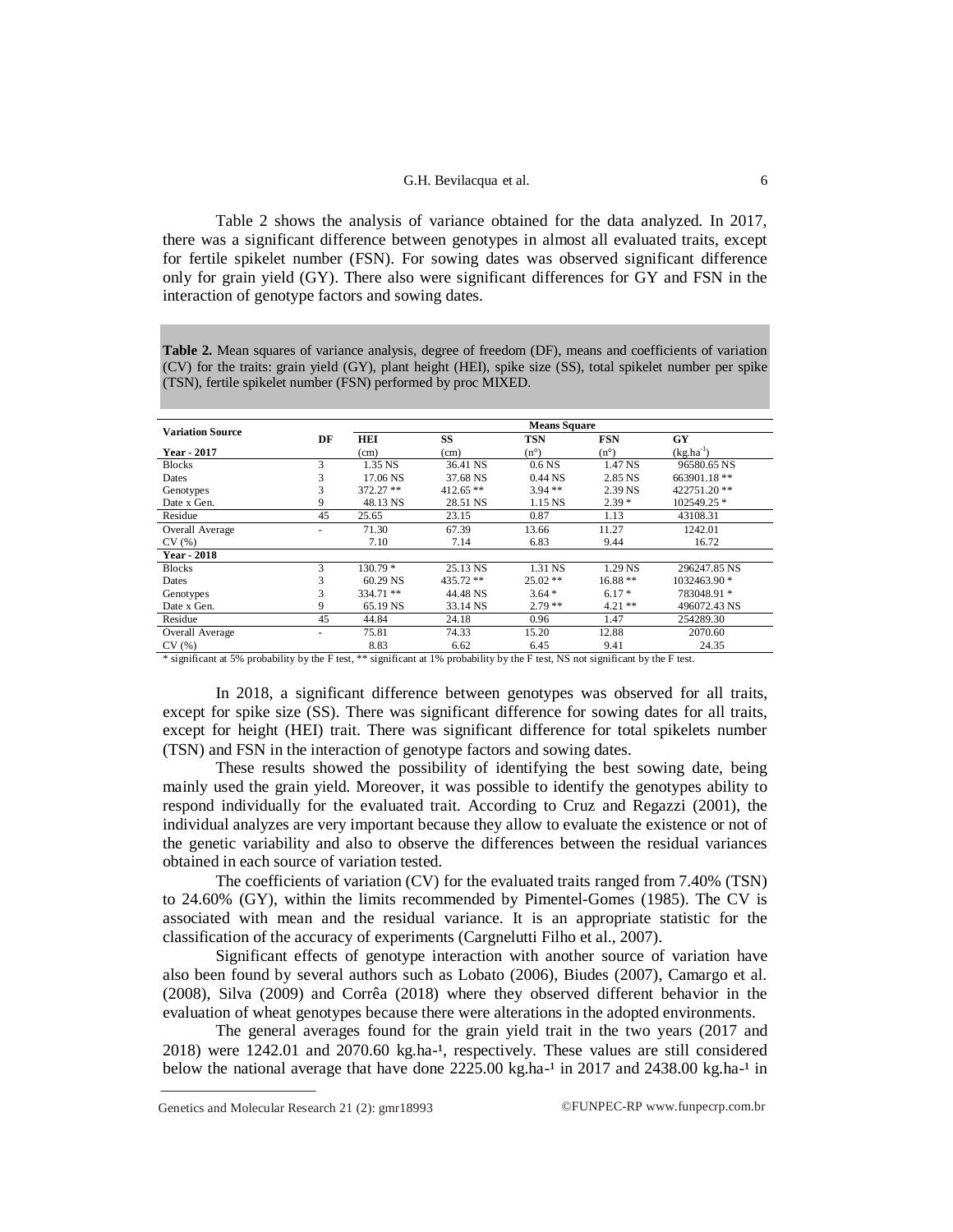2018 (Conab, 2018). This is relatively expected because the experiments were in high temperature environmental conditions during experimental evaluation in the two years of cultivation. The differences between the years can be explained by the environmental conditions found. In 2017 had a high rainfall and a low rainfall. In 2018 had an important periods of the crop (early flowering and physiological maturation) that affected the good development of the crop. For the other averages, the year 2018 presented higher values to the evaluated traits, demonstrating that the genotypes could better express their genetic potential under those conditions of crop development. The evaluated genotypes were developed for the Central Brazilian Region of cultivation and the differences in their behavior between the years studied were already expected.

The different responses of wheat genotypes to different years is related to the concepts of genotype x environment interaction cited by some authors (Ramalho et al., 1993; Borém, 1997; Cruz and Regazzi, 2001), where they report the importance of this interaction in the genetic crop breeding because there are possibilities of the genotypes show us different behaviors in certain situations which makes difficult the selection and/or recommendation of genotypes under wide cultivation conditions, since they depend on predictable and unpredictable environmental factors.

Therefore, in water deficiency environments where there are unpredictable factors involved it is necessary to use secondary production characters to assist in the selection of more productive genotypes because the selection through these characteristics results in selection of superior genotypes which may enable greater gains in productivity than the direct selection is made on the grain yield trait (Bänzinger et al., 2000).

The results showed that the behavior of the evaluated genotypes between the years were different. Bevilaqua et al. (2003), Cargnin et al. (2006), and Corrêa (2018) also observed different responses in wheat genotypes when subjected to different environmental conditions.

Table 3 shows the interaction between genotypes and sowing date in 2017. The best sowing dates for genotype BR 18 are on third and fourth dates. The best sowing dates for genotypes BRS 264 and BRS 394 are on second to forth dates. The best dates for the BRS 404 genotype was first and third. The best performing genotypes were BR 18 (1395.37 kg.ha-1) and BRS  $404$  (1368.98 kg.ha<sup>-1</sup>). This fact can be explained due to the genotype cycle being the first of the early cycle and the last of the middle cycle. In general, genotypes had a better response on third (1468.98 kg.ha-1) and fourth (1350.46 kg.ha-1) sowing dates.

| Year - 2017 |               | $GY$ (kg.ha <sup>-1</sup> ) |                |                |              |  |  |  |
|-------------|---------------|-----------------------------|----------------|----------------|--------------|--|--|--|
|             | <b>BRS 18</b> | <b>BRS 264</b>              | <b>BRS 394</b> | <b>BRS 404</b> | <b>Means</b> |  |  |  |
| 1st Date    | $1044.44$ abC | 833.33 bB                   | $909.26$ bB    | 1311.11 aAB    | 1024.54 B    |  |  |  |
| 2nd Date    | 1231.48 aBC   | 970.37 aAB                  | 970.37 aAB     | 1324.07 aAB    | 1124.07 B    |  |  |  |
| 3rd Date    | 1698.15 aA    | 1351.85 baA                 | 1148.15 bAB    | 1677.78 aA     | 1468.98 A    |  |  |  |
| 4th Date    | 1607.41 aAB   | 1303.7 baA                  | 1327.78 abA    | 1162.96 bB     | 1350.46 A    |  |  |  |
| Means       | 1395.37 a     | 1114.81h                    | 1088.89 b      | 1368.98 a      | ۰            |  |  |  |

Table 3. Average values for grain wheat yield (GY) trait in the 2017 year.

Means followed by the same upper-case letters between dates (vertical) and averages followed by the same lower case letters (horizontal) between genotypes do not differ from each other by the 5% significance Tukey test.

In the plant height trait, the Table 4 indicates that the genotypes that stood out with higher averages are the BR 18 and BRS 404 genotypes. The averages presented for the plant height characteristics of the cited genotypes were 72.81 cm and 77.06 cm (semi-dwarf wheat size) respectively. It may have a relationship with grain yield where plants with higher heights

Genetics and Molecular Research 21 (2): gmr18993 ©FUNPEC-RP [www.funpecrp.com.br](http://www.funpecrp.com.br)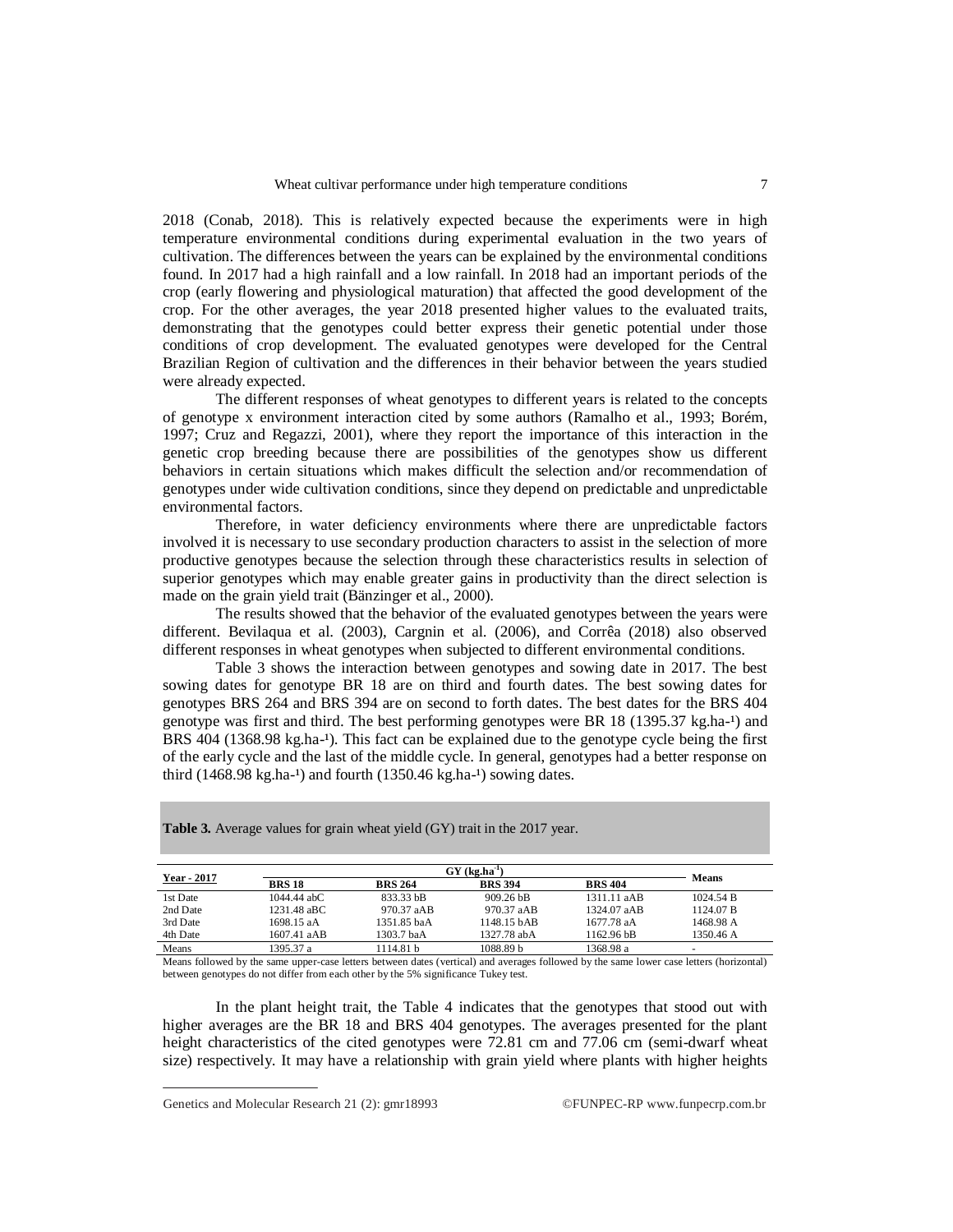showed higher yields. Height differences in wheat genotypes were also observed by Fornasieri Filho (2008), Silva (2011) and Corrêa (2018).

**Table 4.** Average values for wheat plant height trait (HEI) in 2017.

| 2017<br>Year - |               |                | $HEI$ (cm)     |                                                                                                                                                                                                                                                                                                                                                                                                                          |
|----------------|---------------|----------------|----------------|--------------------------------------------------------------------------------------------------------------------------------------------------------------------------------------------------------------------------------------------------------------------------------------------------------------------------------------------------------------------------------------------------------------------------|
|                | <b>BRS 18</b> | <b>BRS 264</b> | <b>BRS 394</b> | <b>BRS 404</b>                                                                                                                                                                                                                                                                                                                                                                                                           |
| Means          | 72.81 ab      | 69.62 bc       | 65.69 c        | <sup>77.06</sup> a                                                                                                                                                                                                                                                                                                                                                                                                       |
|                |               |                |                | $\mathbf{M} = \mathbf{C} \mathbf{H} + \mathbf{H} \mathbf{A} + \mathbf{H} \mathbf{A} + \mathbf{H} \mathbf{A} + \mathbf{H} \mathbf{A} + \mathbf{H} \mathbf{A} + \mathbf{H} \mathbf{A} + \mathbf{H} \mathbf{A} + \mathbf{H} \mathbf{A} + \mathbf{H} \mathbf{A} + \mathbf{H} \mathbf{A} + \mathbf{H} \mathbf{A} + \mathbf{H} \mathbf{A} + \mathbf{H} \mathbf{A} + \mathbf{H} \mathbf{A} + \mathbf{H} \mathbf{A} + \mathbf{H$ |

Means followed by the same lower-case letters between genotypes do not differ from each other by the 5% Tukey significance test.

Table 5, the BRS 394 genotype showed the highest mean (73.80 mm) for the spike size characteristic in relation to the others. Studies involving plant breeding and spike size were also carried out by Hartwig et al. (2007) and Rivera-Amado et al. (2019).

**Table 5.** Average values for the wheat spike size (SS) trait in 2017.

| <b>Year - 2017</b> |               |                | $SS$ (cm)      |                |  |
|--------------------|---------------|----------------|----------------|----------------|--|
|                    | <b>BRS 18</b> | <b>BRS 264</b> | <b>BRS 394</b> | <b>BRS 404</b> |  |
| Means              | '.86 b<br>67  | 61.46 c        | 73.80 a        | 66.43 b        |  |

Means followed by the same lower-case letters between genotypes do not differ from each other by the 5% Tukey significance test.

For the total spikelets number trait (Table 6), the averages from the crops BRS 18 and BRS 404 showed were 14.00 and 14.12 respectively, demonstrating low abortion and better selffertilization when compared to the other genotypes.

**Table 6.** Average values for the total wheat spikelet number per spike (TSN) trait in 2017.

| $-2017$<br>Year- |               |                   | $TSN(n^{\circ})$ |                |  |
|------------------|---------------|-------------------|------------------|----------------|--|
|                  | <b>BRS 18</b> | <b>BRS 264</b>    | <b>BRS 394</b>   | <b>BRS 404</b> |  |
| Means            | 14.00 a       | 3.06 <sub>b</sub> | 13.43 ab         |                |  |

Means followed by the same lower case letters between genotypes do not differ from each other by the 5% Tukey significance test.

For fertile spikelet number (Table 7), the BR 18 genotype presented a lower number of spikelets on the fourth date compared to the others genotypes (9.50). Aude et al. (1994), worked with the number of flowers per spikelet and the number of spikelets per spike in wheat, concluding that they do not depend on environmental factors, but mainly on inherent factors to the genotypes themselves.

**Table 7.** Average values for the fertile wheat spikelet numbers (FSN) trait in 2017.

|             | $FSN(n^{\circ})$   |                |                |                |  |  |  |
|-------------|--------------------|----------------|----------------|----------------|--|--|--|
| Year - 2017 | <b>BRS 18</b>      | <b>BRS 264</b> | <b>BRS 394</b> | <b>BRS 404</b> |  |  |  |
| 1st Date    | 12.00aA            | 11.75 aA       | $10.50$ aA     | $12.25$ aA     |  |  |  |
| 2nd Date    | $11.75$ aA         | $11.75$ aA     | $10.75$ aA     | $12.25$ aA     |  |  |  |
| 3rd Date    | 11.50 aAB          | $10.75$ aA     | 10.50 aA       | $10.50$ aA     |  |  |  |
| 4th Date    | 9.50 <sub>bB</sub> | 11.00 abA      | 11.50 abA      | 12.00 aA       |  |  |  |

Means followed by the same upper case letters between dates (vertical) and averages followed by the same lower case letters (horizontal) between genotypes do not differ from each other by the 5% Tukey significance test.

Genetics and Molecular Research 21 (2): gmr18993 ©FUNPEC-RP [www.funpecrp.com.br](http://www.funpecrp.com.br)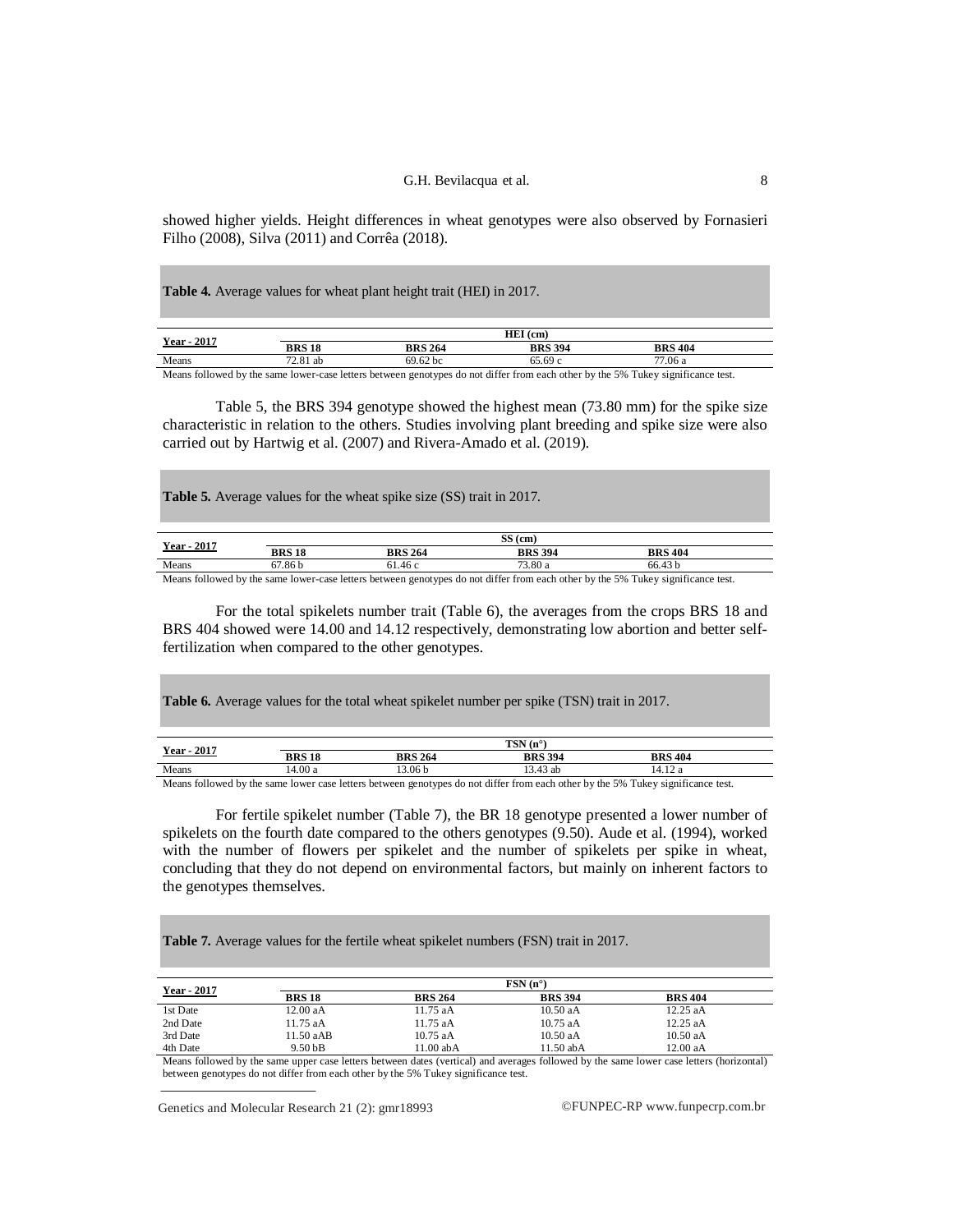Table 7 shows that the BR 18 genotype for fertile spikelets number presented the lower number (9.50) of spikelets compared to the others genotypes on the fourth date. Aude et al. (1994) worked with flowers number per spikelet and spikelets number per spike in wheat, concluding that they do not depend on environmental factors but mainly on inherent factors to the genotypes themselves.

The Table 8 shows the averages obtained in the Tukey Test (5%) for the characteristic grain yield (GY) for the experiment in 2018 to identify the genotype and/or the date that is relevant.

**Table 8.** Average values for the wheat grain yield (GY) trait in 2018.

| <b>Year - 2018</b>                                                                                     |             |                | $GY$ (kg.ha <sup>-1</sup> ) |                |  |
|--------------------------------------------------------------------------------------------------------|-------------|----------------|-----------------------------|----------------|--|
|                                                                                                        | <b>BR18</b> | <b>BRS 264</b> | <b>BRS 394</b>              | <b>BRS 404</b> |  |
| Means                                                                                                  | 2201.85 a   | 1989.81 h      | 2181.94 a                   | 2158.80 a      |  |
|                                                                                                        | 1st Date    | 2nd Date       | 3rd Date                    | 4th Date       |  |
| Means                                                                                                  | 2035.19 AB  | 2355.56 A      | 2145.83 AB                  | 1745.83 B      |  |
| $\mathbf{v}$ $\mathbf{v}$ $\mathbf{v}$ $\mathbf{v}$ $\mathbf{v}$ $\mathbf{v}$ $\mathbf{v}$<br>$\cdots$ |             | $\sim$ $\sim$  | 0.11<br>$\cdots$            |                |  |

Means followed by the same upper-case letters between dates and averages followed by the same lower case letters between genotypes do not differ from each other by the 5% Tukey significance test.

In the year 2018 for the grain yield, the genotypes in general had higher averages compared to the previous year, as already predicted. It is note that the genotypes had better means  $(2035.19, 2355.56$  and  $2145.83$  kg.ha-<sup>1</sup> respectively) on the first, second and third dates. It evidences that the BR 18, BRS 394 and BRS 404 genotypes stood out with values of  $2201.85$ ,  $2181.96$  and  $2158.80$  kg.ha<sup>-1</sup> respectively, close to the value of the national average of  $2438.00 \text{ kg.ha}^{-1}$  in  $2018 \text{ (Conab, 2018)}$ .

In the height trait, the means obtained by the Tukey test (Table 9) demonstrated that the genotype that stood out with the highest value was the BRS 404 with an average of 82.62 cm (semi-dwarf) like to the result presented in the previous year.

**Table 9.** Average values for wheat plant height (HEI) trait in 2018.

| <b>Year - 2018</b> |                            |                | HEI (cm)       |                |
|--------------------|----------------------------|----------------|----------------|----------------|
|                    | <b>BRS 18</b>              | <b>BRS 264</b> | <b>BRS 394</b> | <b>BRS 404</b> |
| Means              | 74.25 b                    | 72.94 b        | 73.44 b        | 82.62 a        |
| ___<br>.<br>.      | $\sim$<br>$\sim$<br>$\sim$ |                | .              |                |

Means followed by the same lower-case letters between genotypes do not differ from each other by the 5% Tukey significance test.

The spike size trait (Table 10), the third and fourth dates had higher averages (76.44 mm and 80.69 mm) showing that spike size is not directly related to grain yield.

**Table 10**. Average values for the wheat spike size (SS) trait in 2018.

| 2018<br>Year- |                    |          | $SS$ (cm) |          |  |
|---------------|--------------------|----------|-----------|----------|--|
|               | <b>1st Date</b>    | 2nd Date | 3rd Date  | 4th Date |  |
| Means         | 69.46 <sub>B</sub> | 70.71 B  | 76.44     | 80.69    |  |

Averages followed by the same capital letters between dates do not differ from each other by the 5% Tukey significance test.

Genetics and Molecular Research 21 (2):  $gmr18993$  ©FUNPEC-RP [www.funpecrp.com.br](http://www.funpecrp.com.br)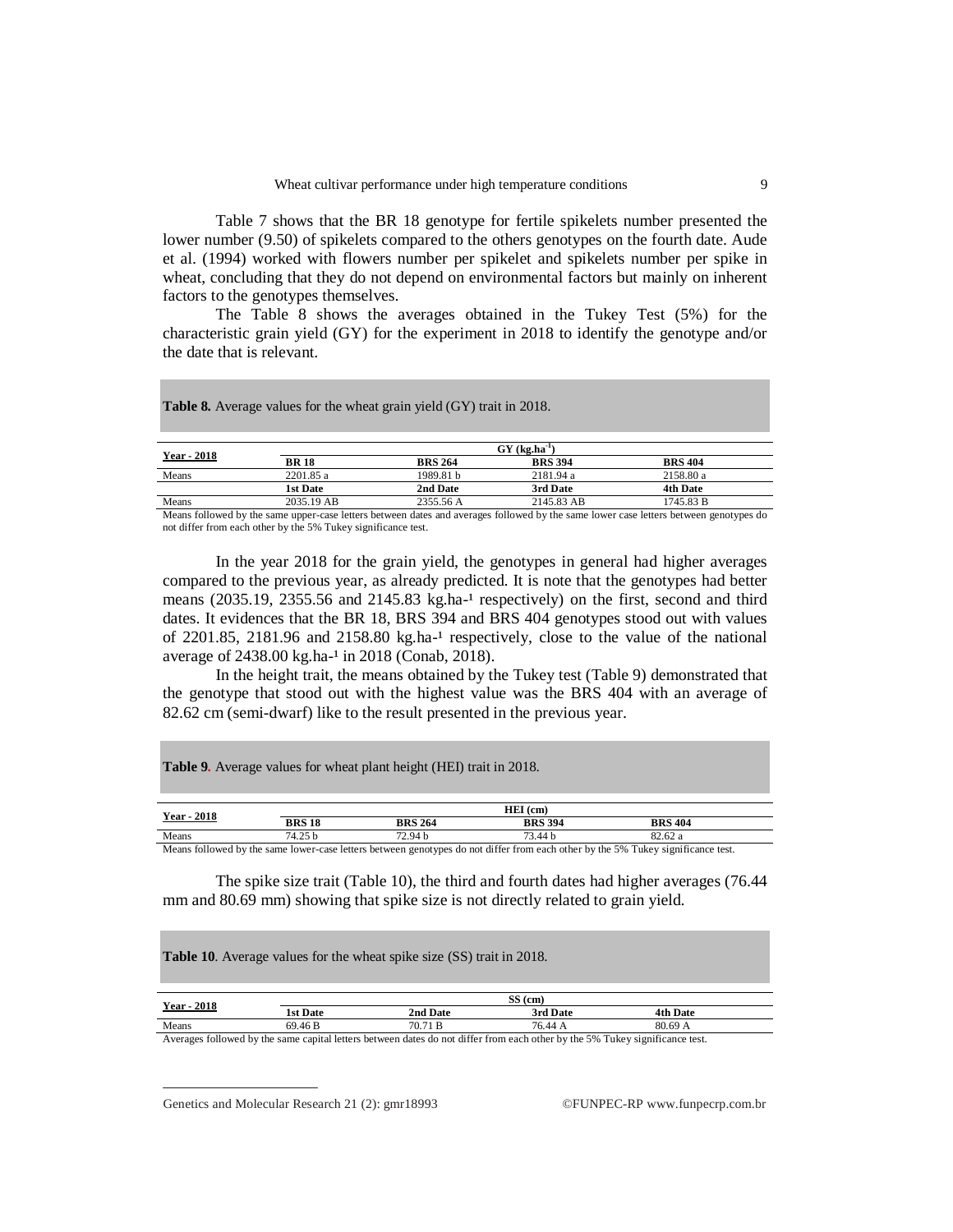#### G.H. Bevilacqua et al. 10

For the total spikelet number (TSN) and fertile spikelet number (FSN) traits, the best averages were found (Table 11) on the third and fourth sowing dates. The BRS 404 genotype showed higher value compared to the others in the first date and in the fourth date for the total spikelet number trait. The BR 18 genotype had better performance on the second date and the BRS 394 genotype on the third date.

**Table 11.** Average values for the total wheat spikelet number (TSN) and fertile spikelet number (FSN) traits for wheat grown in 2018.

|                    | <b>BRS 18</b>      | <b>BRS 264</b>       | <b>BRS 394</b>       | <b>BRS 404</b> | <b>Means</b>         |  |
|--------------------|--------------------|----------------------|----------------------|----------------|----------------------|--|
| <b>Year - 2018</b> |                    |                      | <b>TSN</b>           |                |                      |  |
| 1st Date           | 14.75 abB          | $14.25$ abB          | 13.25 <sub>b</sub> B | 15.50aAB       | 14.44 C              |  |
| 2nd Date           | 14.50aB            | $14.25$ aB           | 13.25 aB             | 13.75 aB       | 13.93C               |  |
| 3rd Date           | 15.75 ab AB        | 14.50 <sub>b</sub> B | 16.75aA              | $16.00$ ab A   | 15.75 B              |  |
| 4th Date           | 17.25aA            | $17.00$ ab A         | 15.25 bA             | $17.25$ aA     | 16.69A               |  |
| Means              | 15.56 A            | 15.00 BA             | 14.62 B              | 15.62 A        |                      |  |
|                    |                    |                      | <b>FSN</b>           |                |                      |  |
| 1st Date           | $12.00$ ab A       | 13.25 ab AB          | 11.00 <sub>b</sub> B | 13.75 aAB      | $12.50\,\mathrm{BC}$ |  |
| 2nd Date           | $11.75$ aA         | $11.50a$ B           | 11.50aB              | $12.25$ aB     | 11.75C               |  |
| 3rd Date           | $12.50$ ab A       | 11.50 <sub>b</sub> B | $14.25$ aA           | 14.00aAB       | 13.06 BA             |  |
| 4th Date           | 13.75 abA          | 15.25 aA             | $12.75$ bAB          | $15.00$ ab A   | 14.19 A              |  |
| Means              | 12.50 <sub>b</sub> | $12.87$ ab           | 12.37 <sub>b</sub>   | 13.75 a        | ۰                    |  |

Means followed by the same uppercase letters (horizontal) between dates and averages followed by the same lowercase letters (vertical) between genotypes do not differ from each other by the 5% Tukey significance test.

In general, the BRS 404 genotype presented values greater than or close to the greatest for the fertile spikelets number trait in all dates when it was planted. Emphasizing that the BRS 394 genotype showed the best behavior on the third date and the BRS 264 genotype showed the best performance on the fourth date.

## **CONCLUSIONS**

The genotypes that presented satisfactory agronomic performance for grain production over the two years of cultivation under tehese conditions were BR 18 and BRS 404. The sowing dates that stood out for these cultivars were the third and fourth dates (April 1 and April 10, respectively).

## **ACKNOWLEDGMENTS**

We acknowledge the support of the group from "Laboratory of Biotechnology and Plant Breeding - São Paulo State University and Genetics and Plant Breeding Department - Brazilian Agricultural Research Corporation to give support and expertise in doing this research. Funding Source: This work was supported by the Coordination for the Improvement of Higher Education Personnel (CAPES) - Financing number: 001.

# **CONFLICTS OF INTEREST**

The authors declare no conflict of interest.

Genetics and Molecular Research 21 (2):  $gmr18993$  ©FUNPEC-RP [www.funpecrp.com.br](http://www.funpecrp.com.br)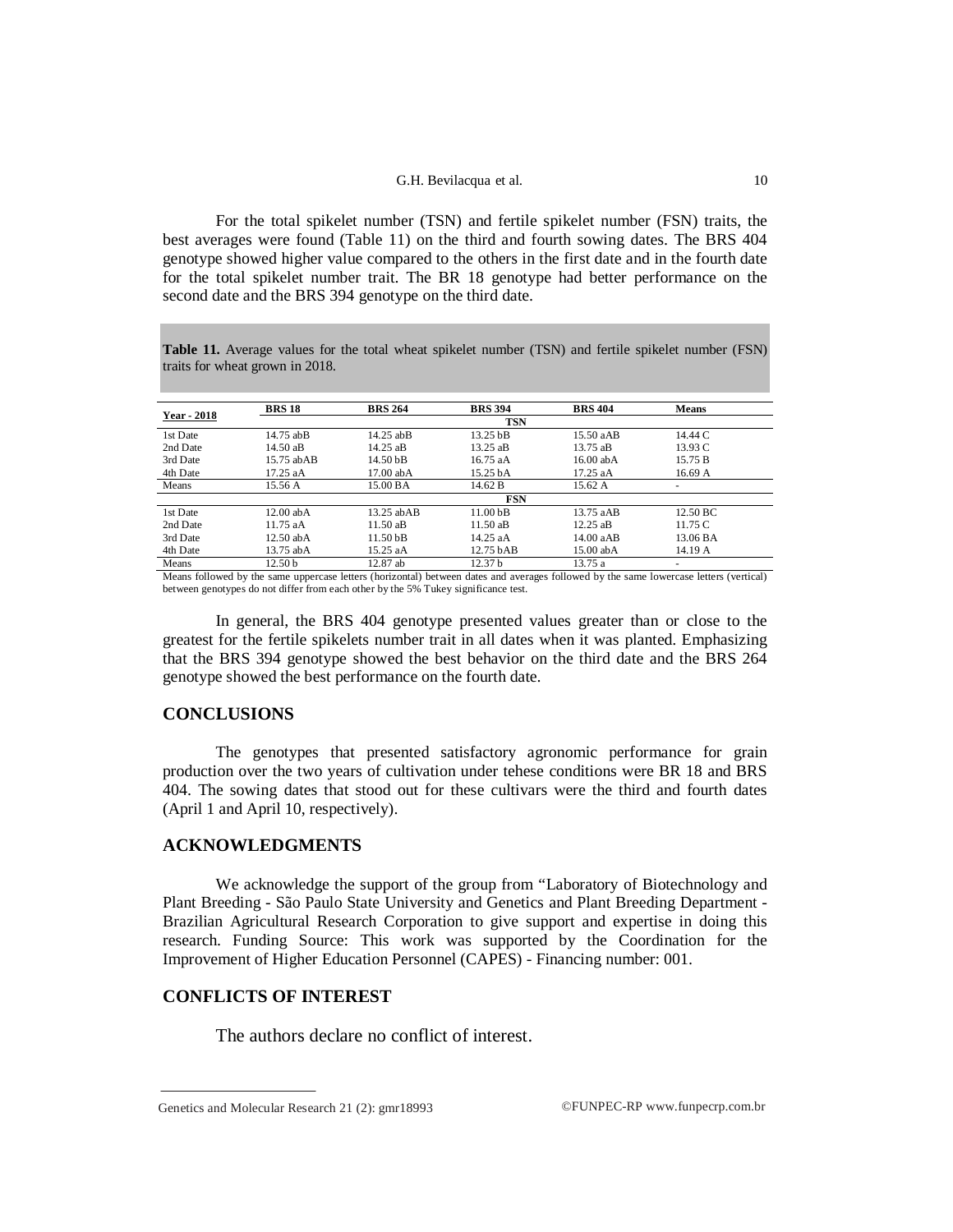### **REFERENCES**

- Albrecht J, Soares SJ, Só SM, Chagas J, et al. (2016). Trigo BRS 394 nova cultivar para o cerrado. Embrapa Trigo-Artigo em anais de congresso (ALICE). In: Reunião da comissão brasileira de pesquisa de trigo e triticale.
- Albrecht JC, Só SM, Andrade JMV, Scheeren PL, et al. (2006). Trigo BRS 264: cultivar precoce com alto rendimento de grãos indicada para o cerrado do Brasil Central. Embrapa Cerrados-Documento. Infoteca-e.
- Alvares CA, Stape JL, Sentelhas PC, de Moraes G, et al. (2013). Köppen's climate classification map for Brazil. *Metereol. Zeitschrift*. 22: 711-728.
- Asseng S, Cammarano D, Basso B, Chung U, et al. (2017). Hot spots of wheat yield decline with rising temperatures. *Glob. Change Biol*. 23: 2464-2472. DOI: 10.1111/ gcb.13530.
- Asseng S, Foster I and Turners NC (2011). The impact of temperature variability on wheat yields. *Glob. Change Biol*. 17: 997-1012. DOI: 10.1111/j.1365-2486.2010.02262.x.
- Aude MIda S, Marchezan E, Mairesse LAda S, Bisognin DA, et al. (1994). Taxa de acúmulo de matéria seca e duração do período de enchimento de grão do trigo. *Pesq. Agropec. Bras.* 29: 1533-1539.
- Bänziger M, Edmeades GO, Beck D and Bellon M (2000). Breeding for drought and nitrogen stress tolerance in maize: from theory to practice. CIMMYT. Mexico City.
- Bevilaqua GP, Linhares AG and Sousa CNA (2003). Caracterização de genótipos de trigo do bloco de cruzamento da Embrapa Trigo. *Cienc. Rural*. 33: 789-797.
- Biudes GB (2007). Características agronômicas, adaptabilidade e estabilidade de genótipos de trigo no Estado de São Paulo. Master's thesis. Agronomic Institute, Campinas. Available at [\[http://www.iac.sp.gov.br/areadoinstituto/posgraduacao/repositorio/storage/pb1211006.pdf\]](http://www.iac.sp.gov.br/areadoinstituto/posgraduacao/repositorio/storage/pb1211006.pdf).

Borém A. (1997). Melhoramento de plantas. 20. UFV. Viçosa.

Börner A, Schäfer M, Schimit A, Grau M and Vorwald J (2005). Associations between geographical origin and morphological characters in bread wheat (*Triticum aestivum* L.). *Plant Genet. Resour*. 3: 360-372.

- Camargo CEO, Ferreira Filho AWPF, Felicio JC, Gallo PB, et al. (2008). Desempenho de linhagens de trigo, oriundas de hibridações, em duas condições de cultivo do Estado de São Paulo e tolerância à toxicidade de alumínio em laboratório. *Bragantia*. 67: 613-625.
- Cargnelutti Filho A, Storck L and Guadagnin JP (2010). Número de repetições para a comparação de cultivares de milho. *Cienc. Rural*. 40: 1023-1030.
- Cargnin A, Souza MA, Carneiro PCS and Sofiatti V (2006). Interação entre genótipos e ambientes e implicações em ganhos com seleção em trigo. *Pesq. Agropec. Bras*. 41: 987-993.
- Conab (2018). Acompanhamento da safra brasileira grãos (Observatório Agrícola). National Supply Company. Jun 2018. Available at [[https://www.conab.gov.br/info-agro/safras/graos/boletim-da-safra-de](https://www.conab.gov.br/info-agro/safras/graos/boletim-da-safra-de-)graos/item/download/20861\_fb79e3ca2b3184543c580cd4a4aa402b]. Accessed 29 October 2021.
- Condé ABT and Coelho MAO (2009). Novas cultivares aumentam produtividade do trigo. *Inf. agropecu*. 30: 152-157.
- Condé ABT, Andrade AT, Martins FAD, Sobrinho JS, et al. (2013). Trigo de sequeiro: potencialidades. *Inf. agropecu.* 34: 24-29.
- Corrêa AAP (2018). Desemprenho de cultivares de trigo em condições de estresses térmico e hídrico. Doctorate thesis. Faculty of Agricultural and Veterinary Sciences of Jaboticabal - São Paulo State University. Available at [\[http://hdl.handle.net/11449/153148](http://hdl.handle.net/11449/153148)].

Cruz CD and Regazzi AJ (2001). Modelos biométricos aplicados ao melhoramento genético. 2. UFV, Viçosa.

- Doorenbos J and Kassam AH (1980). Efectos de lagua sobre el rendimiento de los cultivos. FAO, Rome.
- Federizzi LC, Sscheeren PL, Barbosa Neto JF, Milach SCK, et al. (1999). Melhoramento do Trigo. In: Melhoramento de espécies cultivadas (Borém A, eds.). UFV. Viçosa.
- Fischer RA (1985). Wheat for more tropical environments. Physiological limitations to production wheat in semitropical and tropical environments and possible selections criteria. CIMMYT. México,

Fornasieri Filho D (2008). Manual da cultura do trigo. FUNEP. Jaboticabal.

- Gourdji SM, Mathews KL, Reynolds M, Crossa J, et al. (2013). An assessment of wheat yield sensitivity and breeding gains in hot environments. *Proc. R. Soc. B.* 280: 20122190.<http://dx.doi.org/10.1098/rspb.2012.2190.>
- Hartwig I, Carvalho FIF, Oliveira AC, Vieira EA, et al. (2007). Estimativa de coeficientes de correlação e trilha em gerações segregantes de trigo hexaplóide. *Bragantia*. 66: 203-218.
- Littell RC, Milliken GA, Stroup WW, Wolfinger RD, et al. (1996). SAS system for mixed models. SAS institute. Cary.
- Lobato MTV (2006). Desempenho agronômico de genótipos de trigo em diferentes regiões do Estado de São Paulo. Master's thesis. Agronomic Institute, Campinas. Available at [\[http://www.iac.sp.gov.br/areadoinstituto/posgraduacao/repositorio/storage/pb1805004.pdf\]](http://www.iac.sp.gov.br/areadoinstituto/posgraduacao/repositorio/storage/pb1805004.pdf).
- Lobell DB, Sibley A and Ortiz-Monasterio JI. (2012). Extreme heat effects on wheat senescence in India. *Nature Clim. Change.* 2: 186-189.<https://doi.org/10.1038/nclimate1356.>

Madeira RAV (2014). Caracterização tecnológica de linhagens de trigo desenvolvidas para o cerrado mineiro. Master's thesis. Federal University of Lavras. Available at [\[http://repositorio.ufla.br/jspui/handle/1/2162\]](http://repositorio.ufla.br/jspui/handle/1/2162).

Genetics and Molecular Research 21 (2):  $gmr18993$  ©FUNPEC-RP [www.funpecrp.com.br](http://www.funpecrp.com.br)